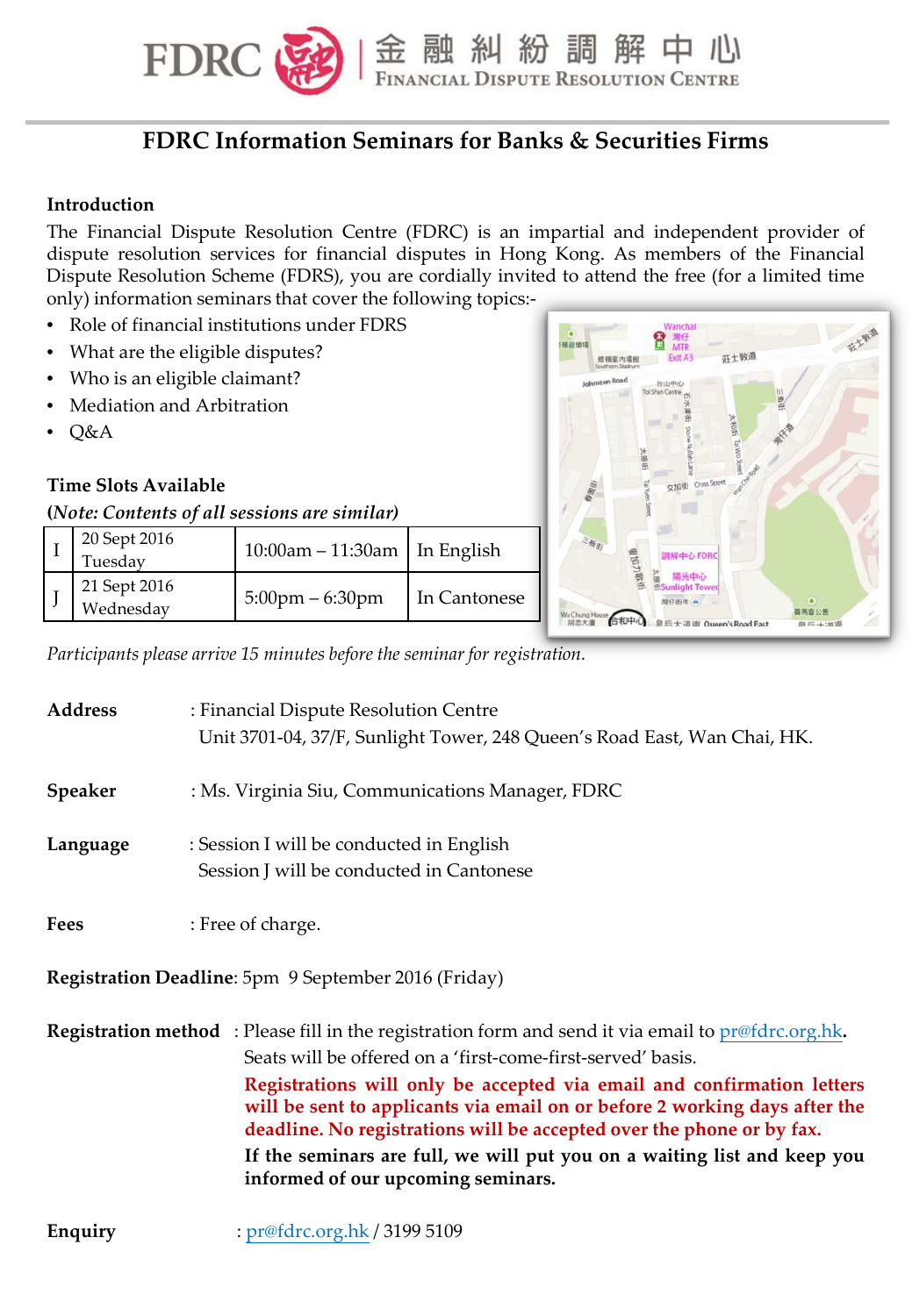

# 誠邀閣下參加 **金融糾紛調解中心簡介會 (銀行及證券界)**

**簡介:** 

金融糾紛調解中心 (下簡稱"調解中心") 提供獨立持平的服務,協肋解決香港的金融 爭議。貴公司作為金融糾紛調解計劃成員,調解中心現誠邀 貴公司派員参加免費(只作 限時舉辦)的簡介會。是次簡介會內容:

- 金融糾紛調解計劃下金融機構的角色
- 誰是合資格申索人?
- 何謂合資格爭議?

 $I \parallel \frac{2016}{\text{#}\,\text{#}}$ 

- 調解及仲裁
- 問答環節

## **時段 (所有時段的簡介會內容相近)**



| 2016年9月21日<br>是酣三 | 下午 5:00 - 6:30          | 廣東詁 |
|-------------------|-------------------------|-----|
|                   | 各參加者請於簡介會開始前15分鐘到達會場登記。 |     |

**地址 :** 金融糾紛調解中心

香港灣仔皇后大道東248號陽光中心37樓3701-04室

- **講者 :** 調解中心傳訊經理 蕭鳳貞小姐
- **語言 :** 時段 I 將以英語進行 時段 J 將以廣東話進行
- **費用 :** 免費

**截止報名日期 :** 2016年9月9日 星期五 下午5:00

**報名方法 :** 請填妥附件之登記表格並**電郵**至pr@fdrc.org.hk。**名額有限, 先到先得。 調解中心只接受電子郵件登記,而確認信則會於截止報名日期後的兩個工作 天或之前透過電子郵件發放。電話及傳真登記恕不接受。** 如名額已滿,閣下的報名將列於後補名單內,以便調解中心日後再舉辦簡介 會時通知閣下。

**查詢 :** pr@fdrc.org.hk / 3199 5109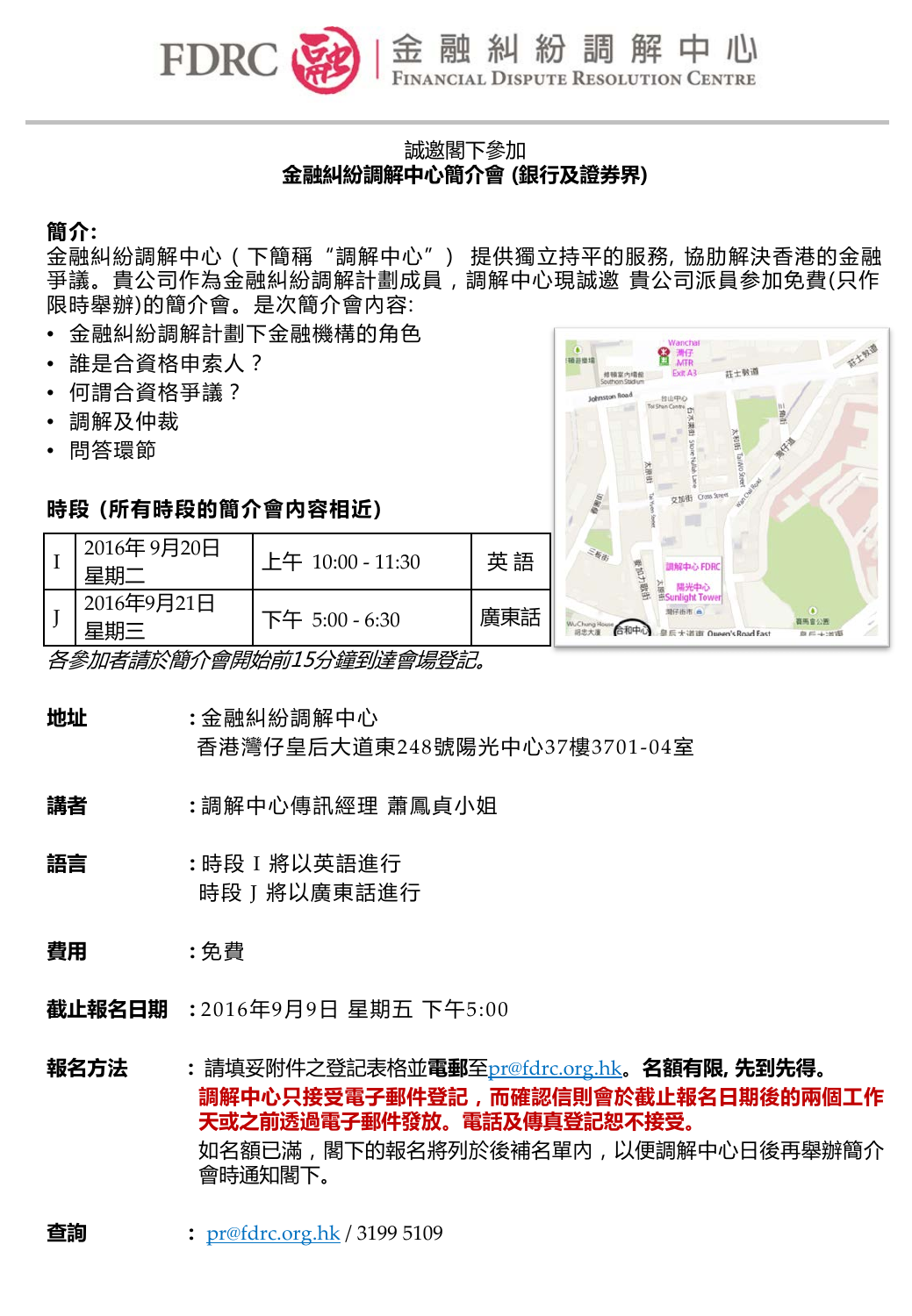

| 金融糾紛調解中心

| Email to: pr@fdrc.org.hk | Please complete all in block letters.                                                                                                                        |                                                                                                                       |                       |  |
|--------------------------|--------------------------------------------------------------------------------------------------------------------------------------------------------------|-----------------------------------------------------------------------------------------------------------------------|-----------------------|--|
|                          |                                                                                                                                                              |                                                                                                                       |                       |  |
| Participant #1           |                                                                                                                                                              |                                                                                                                       |                       |  |
| <b>Full Name</b>         | $\vert$ Mr. / $\vert$ Ms. (English)<br><u> 1980 - Johann John Stone, meil er fan de ferske fan de ferske fan de ferske fan de ferske fan de ferske fan d</u> |                                                                                                                       |                       |  |
| Position:                |                                                                                                                                                              | <u> 1989 - Johann Barn, amerikan besteman besteman besteman besteman besteman besteman besteman besteman besteman</u> |                       |  |
| Email:                   |                                                                                                                                                              |                                                                                                                       |                       |  |
| Tel No.:                 |                                                                                                                                                              |                                                                                                                       |                       |  |
| Please select a session: |                                                                                                                                                              |                                                                                                                       |                       |  |
| <b>Session I</b>         | 20 Sept 2016                                                                                                                                                 | 10:00am - 11:30am (In English)                                                                                        |                       |  |
| <b>Session J</b>         | 21 Sept 2016                                                                                                                                                 | $5:00 \text{pm} - 6:30 \text{pm}$ (In Cantonese)                                                                      |                       |  |
|                          |                                                                                                                                                              |                                                                                                                       |                       |  |
| Participant #2           |                                                                                                                                                              |                                                                                                                       |                       |  |
| <b>Full Name</b>         |                                                                                                                                                              |                                                                                                                       | $Mr. /$ Ms. (English) |  |
| Position:                |                                                                                                                                                              |                                                                                                                       |                       |  |
| Email:                   |                                                                                                                                                              |                                                                                                                       |                       |  |
| Tel No.:                 |                                                                                                                                                              |                                                                                                                       |                       |  |
| Please select a session: |                                                                                                                                                              |                                                                                                                       |                       |  |
| <b>Session I</b>         | 20 Sept 2016                                                                                                                                                 | 10:00am - 11:30am (In English)                                                                                        |                       |  |
| <b>Session J</b>         | 21 Sept 2016                                                                                                                                                 | 5:00pm - 6:30pm (In Cantonese)                                                                                        |                       |  |

**Notes:**

FDRC reserves the right to cancel, modify and/or postpone the Information Seminar.

The personal data and information collected will be used by FDRC for the purposes of seminar administration and future communications. The personal data will be handled by FDRC staff.

If typhoon signal no.8 or above / black rainstorm is still in force at 6:00am, the morning session of the Information Seminar will be cancelled. If typhoon signal no.8 or above / black rainstorm is still in force at 3:00pm, the afternoon session of the Information Seminar will be cancelled.